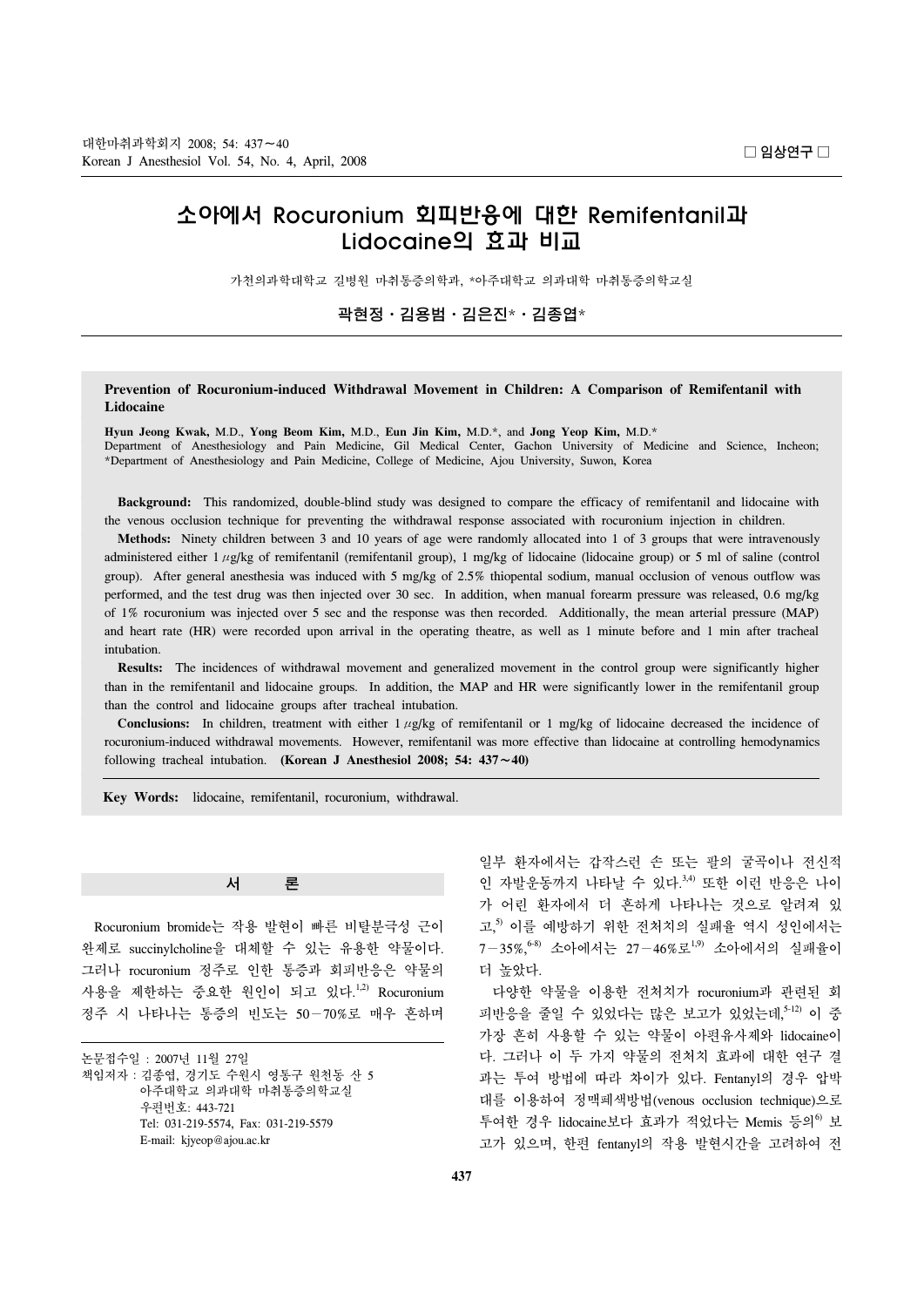처치하면 lidocaine보다 더 효과적이었다는 보고도 있다.<sup>11)</sup> 최근 사용이 늘고 있는 remifentanil의 경우, 소아에서 1μg/kg 의 remifentanil은 기관내삽관에 따른 혈역학 변화를 줄이면 서 rocuronium에 대한 회피반응을 23%까지 줄일 수 있었다 고 하였는데, lidocaine과의 비교 결과는 없었다.<sup>12)</sup>

 이에 본 연구에서는 소아에서 정맥폐색법을 이용한 remifentanil과 lidocaine의 전처치가 rocuronium으로 인한 회피반 응과 기관내삽관에 따른 혈역학 반응에 미치는 효과에 대 해 알아보고자 하였다.

## 대상 및 방법

 본 연구는 병원 연구윤리위원회의 승인을 얻었으며, 전신 마취 하에 수술이 예정된 3−10세 소아 중 미국마취과학회 신체등급 분류 1, 2에 속하는 환자 90명을 대상으로 하였 다. 손등에 혈관확보가 어려운 환아, lidocaine이나 아편유사 제에 과민 반응이 있거나 24시간 이내 진통제나 진정제를 투여 받은 환자, 기존 신경계 질환이 있는 환자 등은 대상 에서 제외하였다. 환자를 전처치 약물에 따라 무작위로 3군 으로 나누었다. Remifentanil군(n = 30)은 remifentanil (Ultiva<sup>TM</sup>, GlaxoSmithKline, UK)  $1 \mu$ g/kg, lidocaine군(n = 30)은 lidocaine 1 mg/kg, 대조군(n = 30)은 생리식염수 3 ml를 각각 정주하 였다. 이중맹검법에 따라 마취에 참여하지 않는 제삼자가 실 험 약물을 마취유도 전 준비하였고, 모든 약물의 용량이 3 ml 가 되도록 생리식염수로 희석하여 상온에서 보관하였다. 각 군 간에 성별, 나이, 체중에는 유의한 차이가 없었다(Table 1). 마취전처치는 시행하지 않았다. 수술실 도착 전 손등에 24G 정맥카테터를 삽입하였고, 이 위치에서 1:4 포도당 수 액이 정맥로 주위의 부종이나 발적 등의 이상 소견없이 원 활하게 들어가는지를 확인하였다. 수술실 도착 후 모든 환 자는 심전도, 맥박 산소 포화도, 비칩습적 혈압을 측정하였 다. 평균동맥압(mean arterial pressure, MAP)과 심박수(heart rate, HR)를 수술실 도착 시(기준치), 기관내삽관 전과 후에 측정, 기록하였다. 모든 환자에게 thiopental sodium 5 mg/kg

**Table 1.** Patients' Characteristics

|             | Control<br>$(n = 30)$ | Lidocaine<br>$(n = 30)$ | Remifentanil<br>$(n = 30)$ |
|-------------|-----------------------|-------------------------|----------------------------|
| Sex (M/F)   | 19/11                 | 18/12                   | 16/14                      |
| Age $(yr)$  | $6.3 \pm 1.7$         | $6.6 \pm 1.7$           | $6.7 \pm 1.6$              |
| Weight (kg) | $23.1 \pm 7.1$        | $23.9 \pm 4.8$          | $24.6 \pm 6.8$             |
| Cough $(n)$ | $_{0}$                | $\Omega$                | $8^{*}$ <sup>+</sup>       |

Values are mean  $\pm$  SD or number of patients. Cough: coughing patients during the induction of anesthesia.  $*P < 0.05$  compared with control group,  $+P < 0.05$  compared with lidocaine group.

를 5초 동안 정주하였고, 환자의 의식소실 후 상완에 용수 가압하여 수액 주입을 차단한 후 실험 약물을 30초 동안 정주하였다. 실험 약물 주입 직후 가압을 풀고 rocuronium 0.6 mg/kg를 5초 동안 정주하였고, 100% O2와 sevolfurane 2.5 vol%로 2분간 용수 환기 후에 기관내삽관을 시행하였 다. 환자의 회피반응은 4등급(0−3)으로 나누었고, 환자의 움 직임이 없는 경우는 0, 손목관절을 포함하여 손에만 국한된 움직임은 1, 팔꿈치관절을 포함하여 상완에 국한된 움직임 은 2, 전신적인 움직임이 있으면 3으로 기록하였다.<sup>1)</sup> 또한 마취유도 중 흉부강직, 기침 등의 발생여부를 기록하였다.

 소아에서 rocuronium 회피반응 발생빈도를 90%라고 하 고, 12) 1형 오차(type I error)를 0.05, 2형 오차(type II error)를 0.1로 가정하였을 때 회피반응을 40% 감소시키는데 필요한 군당 최소 환자 수는 30명이었다. 통계분석은 SPSS (version 13.0, SPSS Inc., USA)프로그램을 이용하였고, 결과는 환자 수 또는 평균 ± 표준편차로 표시하였다. 각 군간의 나이, 체 중과 혈역학 변수는 일원배치 분산분석과 반복측정 분산분 석을 이용하여 비교하였고, 회피반응의 빈도는 카이제곱 분 석(chi-square test)을 이용하여 검정하였다. P값이 0.05 미만 인 경우 통계적으로 유의한 것으로 판정하였다.

결 과

 Rocuronium에 대한 회피반응은 대조군(97%)이 lidocaine군 (40%)과 remifentanil군(60%)에 비해 유의하게 많았다(P < 0.001). 회피반응의 중등도를 비교하였을 때에도 손과 상완 에 한정된 반응에는 차이가 없었으나, 전신적인 회피반응은 대조군(43%)에서 lidocaine군(3%)과 remifentanil군(10%)에 비 해 유의하게 많았다(Table 2). 한편, 마취유도 중 remifentanil 군에서 기침 발생빈도가 다른 군에 비해 유의하게 높았다 (Table 1).

 평균동맥압은 기준치에 비해 기관내삽관 후에 대조군과 lidocaine군에서 유의하게 증가하였으나, remifentanil군에서는 유의한 변화가 없었다. Lidocaine군과 remifentanil군에서 기

**Table 2.** Incidence and Grade of Withdrawal Movements Associated with Rocuronium Injection

| Grade of withdrawal<br>movements | Control<br>$(n = 30)$ | $(n = 30)$    | Lidocaine Remifentanil<br>$(n = 30)$ |
|----------------------------------|-----------------------|---------------|--------------------------------------|
| 1 (No withdrawal)                | 1(3%)                 | 18 $(60\%)^*$ | 12 $(40\%)^*$                        |
| 2 (Wrist withdrawal)             | 5(17%)                | 5(17%)        | 8(27%)                               |
| $3$ (Arm only)                   | 11 (37%)              | $6(20\%)$     | 7(23%)                               |
| 4 (Generalized movement)         | 13(43%)               | 1 $(3%)^*$    | 3 $(10\%)^*$                         |

Values are number of patients (percentage).  $*P < 0.05$  compared with control group.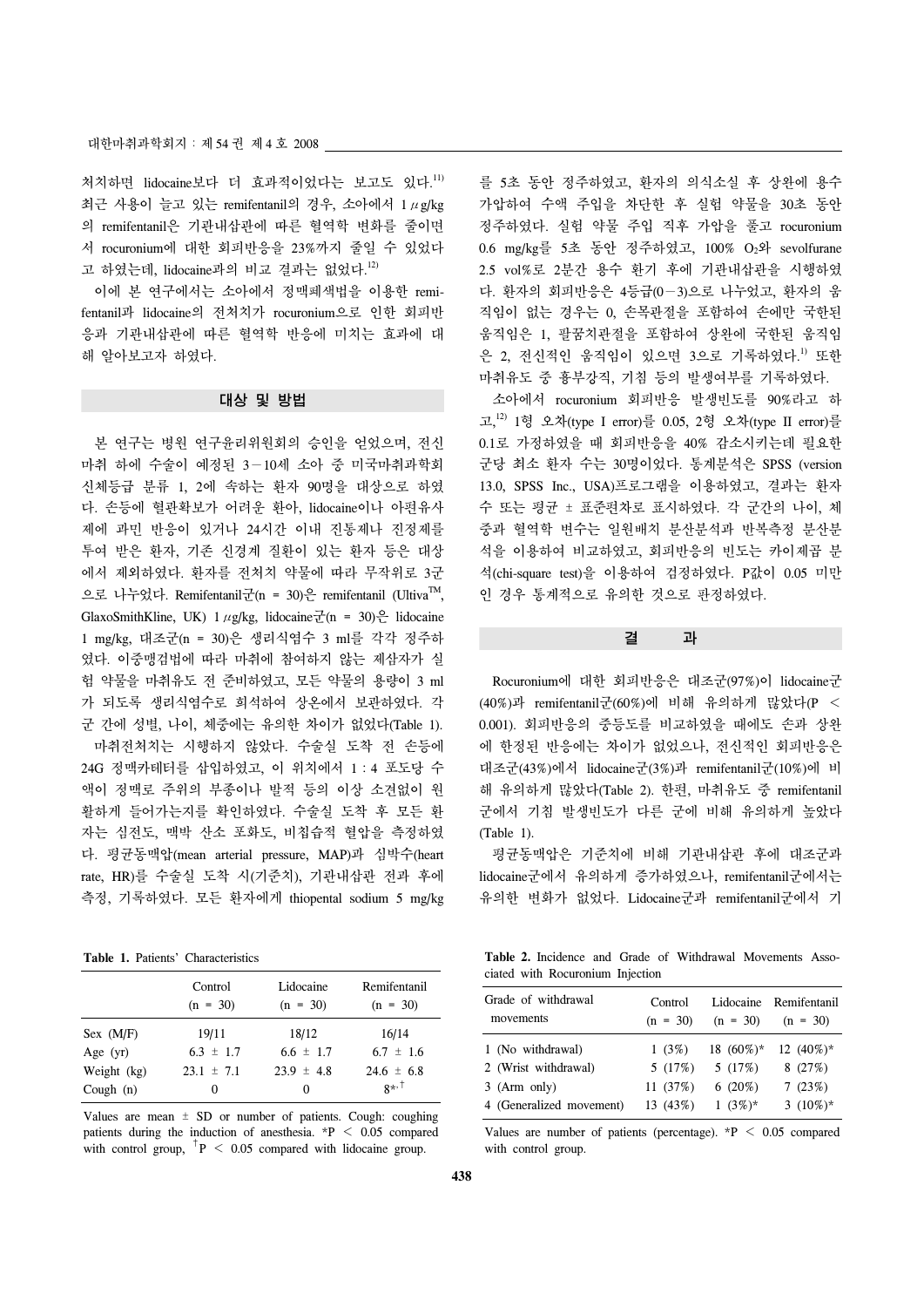|                | Group                     | <b>Baseline</b>                    | Before intubation                                          | 1 min after intubation                       |
|----------------|---------------------------|------------------------------------|------------------------------------------------------------|----------------------------------------------|
| $MAP$ (mmHg)   | Control                   | $86.7 \pm 10.9$                    | $82.5 \pm 20.3$                                            | $102.7 \pm 15.1*$                            |
|                | Lidocaine                 | $83.5 \pm 12.0$                    | $74.8 \pm 15.2^*$                                          | $102.9 \pm 18.6^*$                           |
|                | Remifentanil              | $82.2 \pm 9.7$                     | $66.4 \pm 8.9$ * <sup>+</sup>                              | $81.8 \pm 14.1^{\dagger,\dagger}$            |
| HR (beats/min) | Control                   | $103.9 \pm 13.6$                   | $123.1 \pm 15.7^*$                                         | $136.5 \pm 12.3*$                            |
|                | Lidocaine<br>Remifentanil | $105.4 \pm 15.7$<br>99.4 $\pm$ 9.1 | $117.3 \pm 13.0^{*}$<br>$103.0 \pm 14.7^{\dagger,\dagger}$ | $134.4 \pm 11.2^*$<br>$123.9 \pm 12.3^{*+1}$ |

**Table 3.** Mean Arterial Pressure and Heart Rate during Anesthesia Induction

Values are mean  $\pm$  SD. MAP: mean arterial blood pressure, HR: heart rate.  $*P < 0.05$  compared with baseline value,  $^{\dagger}P < 0.05$ compared with control group,  $^{\dagger}P$  < 0.05 compared with lidocaine group.

관내삽관 전 평균동맥압이 기준치에 비해 유의하게 감소하 였다. 기관내삽관 전과 1분 후에 remifentanil군의 평균동맥 압은 대조군에 비해 유의하게 낮았다(P < 0.05). 분당 심박 수는 대조군과 lidocaine군에서 기관내삽관 전과 1분 후에 기 준치에 비해 유의하게 증가하였고, remifentanil군에서는 기관 내삽관 후에만 유의하게 증가하였다(P < 0.05). 기관내삽관 전과 1분 후에 remifentanil군의 심박수는 대조군과 lidocaine 군에 비해 유의하게 낮았다(P < 0.05)(Table 3).

고 찰

 Rocuronium 정주 시 통증과 회피반응은 매우 흔히 발생 하는 문제로, 소아를 대상으로 한 본 연구에서도 대조군의 회피반응 빈도는 97%에 이르렀다. 이런 통증으로 인해 일 부 보고에서는 의식이 있는 환자에서 발현시간 단축을 위 한 사전예비정주나 속상수축 예방을 위한 rocuronium 사용 은 금지해야한다는 보고가 있었고, 4) 금식되지 않은 소아에 서 rocuronium 정주에 따른 전신적인 회피반응으로 인해 폐 흡인이 생겼다는 보고도 있었다. 13) 따라서 소아에서 이런 회 피반응과 통증 예방은 rocuronium 사용 시에 반드시 고려해 야할 사항이다. 여러 약물이 통증과 회피반응 예방을 위해 시도되었는데, 5-12) 본 연구에서는 이중 가장 대표적인 약물 인 lidocaine과 가장 최근에 소개된 아편유사제인 remifentanil 의 약물 효과를 비교하였다.

 Rocuronium 정주시 통증이 발생하는 기전은 아직 확실하 게 규명되지 않았으나, 말초정맥에 분포하는 다형 침해수용 체의 활성화, 침해수용체 신경말단(C-nociceptor)의 직접적인 활성화, 낮은 pH 등으로 다양하게 설명하고 있다. 14,15) Memis 등은6) rocuronium 정주 시 통증을 경감시키기 위해 압박대를 이용하여 ondansetron, lidocaine, tramadol 및 fentanyl을 정주 하였는데, 이중 lidocaine이 가장 효과적이라고 보고하였다. Lidocaine,<sup>1,10,16)</sup> ondansetron,<sup>6</sup> 또는 tramadol과<sup>6)</sup> 같이 국소마취 작용이 있는 약물은 정맥폐색법을 이용한 전처치가 효과가 있다고 알려져 있는데, Shevchenko 등은1) 5−18세 환자를 대

상으로 정맥폐색법을 이용한 lidocaine의 전처치가 rocuronium 에 대한 회피반응을 84%에서 46%까지 줄일 수 있었으며, 전신반응 빈도도 48%에서 12%까지 줄일 수 있었다고 보고 하였다. 본 연구에서도 lidocaine 전처치는 회피반응 빈도를 97%에서 40%까지 감소시켰고, 전신반응 빈도는 43%에서 3%까지 감소시켰다. 정주시 통증이 나타나는 대표적인 약 물인 propofol의 경우에도 압박대를 이용하여 lidocaine을 정 주하는 것이 통증 예방에 더 효과적이었다. 17)

 본 연구에서 사용된 remifentanil은 fentanyl과 비교하여 발 현시간이 빨라 마취유도 시간을 단축시킬 수 있고, 마취유 도 중 안정적인 혈역학을 유지할 수 있다는 장점이 있다. 12) Ahmad 등은<sup>11)</sup> 아편유사제를 이용한 전처치는 중추적 진통 효과가 나타날 수 있도록 충분히 발현시간을 기다려야 효 과적이며, 악물이 효과처(effect-site)에 전달되는 것을 방해하 는 압박대의 사용이나 정맥폐색법 등의 방법은 적절하지 않 다고 하였다. 그러나 아편유사제 수용체는 척수 후근절(dorsal root ganglia)과 일차 구심성신경의 중심 말단(central terminal of primary afferent neuron) 뿐만 아니라 말초지각신경 말단 에도 존재하기 때문에 아편유사제는 중추효과 외에도 말초 효과에 의해 통증을 줄일 수 있으며, 이 경우 remifentanil을 정맥폐색법이나 압박대를 사용하여 전처치하는 것이 효과 적인 rocuronium 회피반응 예방법이라고 생각할 수 있다. 이 에 본 연구에서는 remifentanil을 정맥폐색법을 이용하여 전 처치 하였고, 그 결과 회피반응 빈도를 97%에서 60%까지, 전신반응 빈도는 43%에서 10%까지 줄일 수 있었으며, 이러 한 결과는 lidocaine의 효과와 유사한 정도였고, 성인을 대상 으로 한 Ertugrul의<sup>18)</sup> 연구와 일치하는 양상을 보였다. 그러 나 소아를 대상으로 동량의 remifentanil을 정맥폐색법 없이 정주했던 연구에서는 $12$  remifentanil의 전처치 실패율이 23% 였던 반면 본 연구에서는 실패율이 60%에 이르렀다. 한편 성인에서 정맥폐색법을 이용한 lidocaine의 전처치가 아편유 사제인 fentanyl이나<sup>6)</sup> alfentanil과<sup>10)</sup> 비교하여 유의하게 효과 적이었던 결과와는 달리, remifentanil이 소아를 대상으로 한 이번 연구에서 lidocaine과 유사한 정도의 효과를 보인 원인